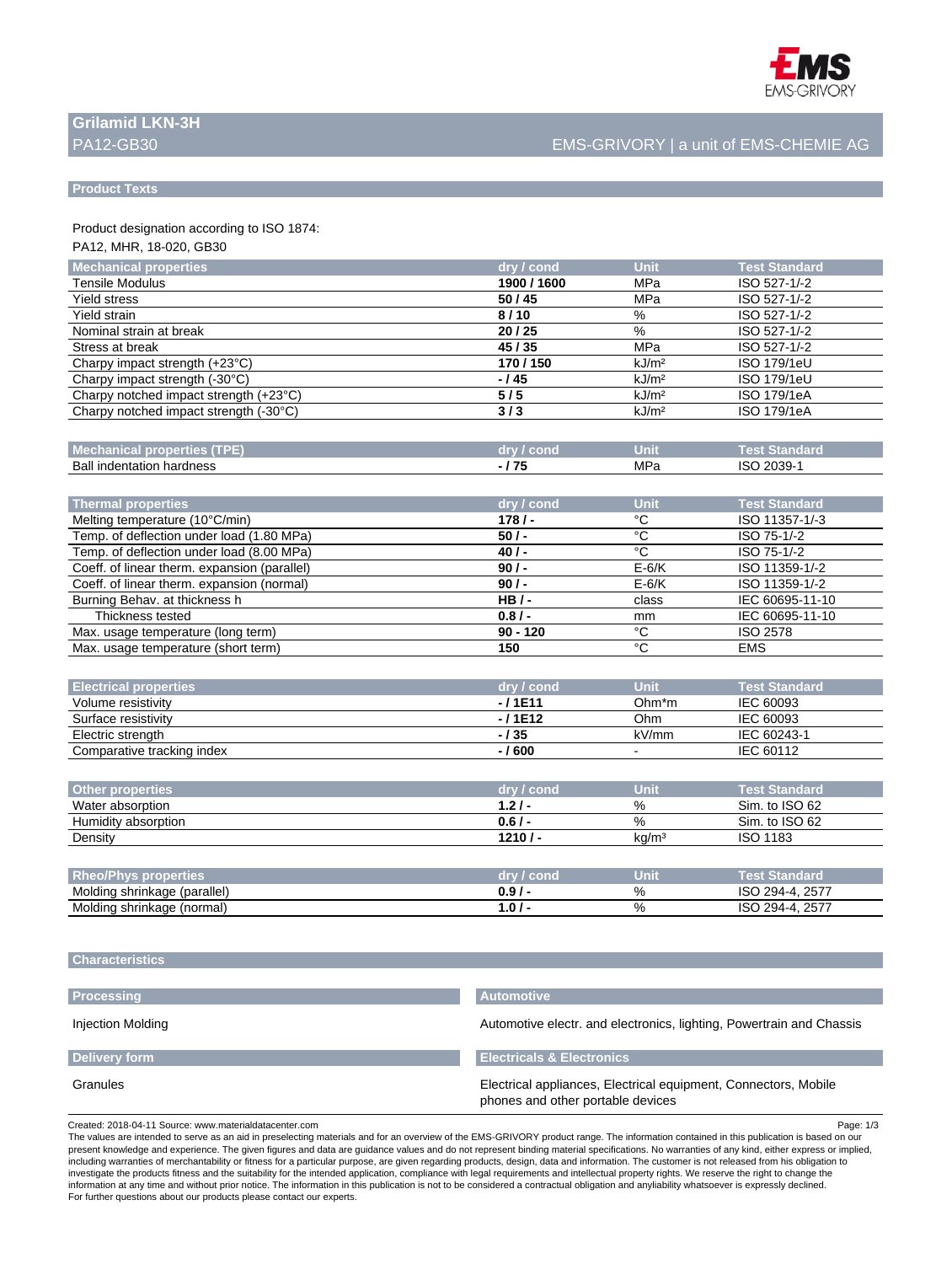#### **Special Characteristics**

Improved UV resistance (outdoor use)

#### **Regional Availability**

North America, Europe, Asia Pacific, South and Central America, Near East/Africa

## **Chemical Media Resistance**

## **Acids**

- $\bigcirc$ Acetic Acid (5% by mass) (23°C)
- $\bigcirc$ Citric Acid solution (10% by mass) (23°C)
- ☺ Lactic Acid (10% by mass) (23°C)
- $\ddot{\bullet}$ Hydrochloric Acid (36% by mass) (23°C)
- Nitric Acid (40% by mass) (23°C)
- $\bar{\bm{\Theta}}$ Sulfuric Acid (38% by mass) (23°C)
- ⊕ Sulfuric Acid (5% by mass) (23°C)
- ◓ Chromic Acid solution (40% by mass) (23°C)

#### **Bases**

- $\bigcirc$ Sodium Hydroxide solution (35% by mass) (23°C)
- $\textcolor{blue}{\textcircled{\tiny 1}}$ Sodium Hydroxide solution (1% by mass) (23°C)
- $\bigcirc$ Ammonium Hydroxide solution (10% by mass) (23°C)

#### **Alcohols**

- $\bigodot$ Isopropyl alcohol (23°C)
- $\circledast$ Methanol (23°C)
- Ethanol (23°C)

## **Hydrocarbons**

- $\textcircled{\tiny{\textcircled{\tiny{1}}}}$ n-Hexane (23°C)
- Toluene (23°C)  $\bigcirc$
- ⊕ iso-Octane (23°C)

#### **Ketones**

 $\bigcirc$ Acetone (23°C)

## **Ethers**

 $\bigodot$ Diethyl ether (23°C)

#### **Mineral oils**

- $\bigcirc$ SAE 10W40 multigrade motor oil (23°C)
- $\textcircled{\small{1}}$ SAE 10W40 multigrade motor oil (130°C)
- $\bigcirc$ SAE 80/90 hypoid-gear oil (130°C)
- $\textcircled{\tiny{\textcircled{\tiny{1}}}}$ Insulating Oil (23°C)

## **Standard Fuels**

- $\textcircled{\tiny{\textcircled{\tiny{1}}}}$ ISO 1817 Liquid 1 (60°C)
- $\textcircled{\scriptsize{1}}$ ISO 1817 Liquid 2 (60°C)

Created: 2018-04-11 Source: www.materialdatacenter.com Page: 2/3

The values are intended to serve as an aid in preselecting materials and for an overview of the EMS-GRIVORY product range. The information contained in this publication is based on our present knowledge and experience. The given figures and data are guidance values and do not represent binding material specifications. No warranties of any kind, either express or implied, including warranties of merchantability or fitness for a particular purpose, are given regarding products, design, data and information. The customer is not released from his obligation to investigate the products fitness and the suitability for the intended application, compliance with legal requirements and intellectual property rights. We reserve the right to change the information at any time and without prior notice. The information in this publication is not to be considered a contractual obligation and anyliability whatsoever is expressly declined. For further questions about our products please contact our experts.

## **Industry & Consumer goods**

Housewares, Mechanical Engineering, Medical devices, Sanitary, water and gas supply, Tools & Accessories